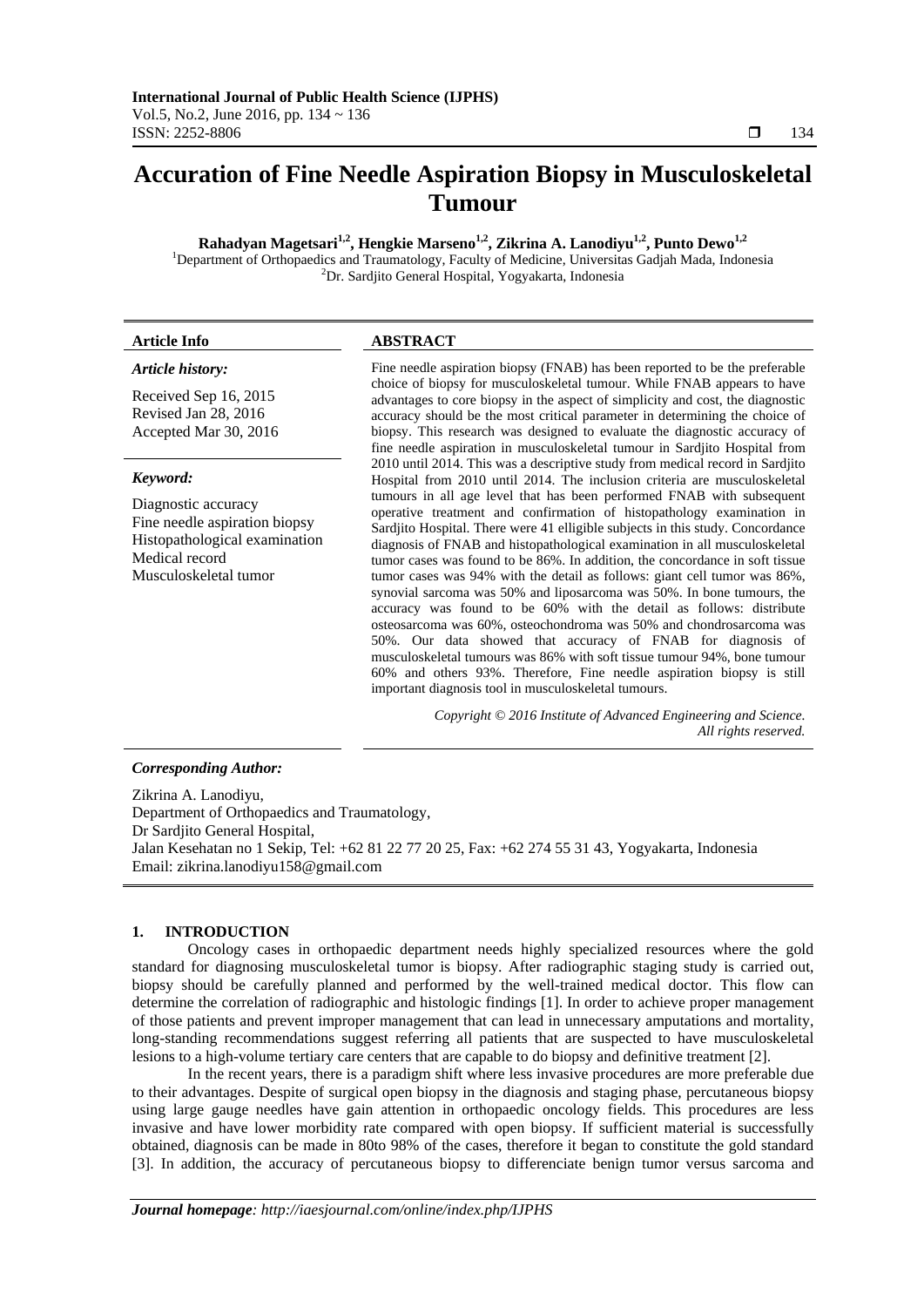sarcoma versus other malignancies are relatively high. Domanski et al stated that the combination of clinical evaluation, radiologic data, and the result of fine needle aspiration biopsy (FNAB) are sufficient to decide next treatment procedures [4]. However, there are several factors that affect the decision to do percutaneous needle biopsy. Those factors are the experience of the operator and the patient's condition, including patients coagulation state, the characteristics of each lesion, the access route [5].

In the cases of musculoskeletal benign lesion, definite diagnosis often cannot be made. On the basis of the evaluation of FNAB alone, precise classification of the musculoskeletal tumor is difficult to make, therefore, confirmation and evaluation of the histopathological examination is essential. However, on the other side, FNAB of bone lesions has many advantages. The procedures are simple, less risky, inexpensive, and it only need a quick outpatient procedure. In the cases of inadequate material being aspirated or there are doubt in the examination result, the samples can be retaken on different [6].

This research was carried out to evaluate the diagnostic accuracy of fine needle aspiration in musculoskeletal tumour in Sardjito Hospital from 2010 until 2014.

# **2. RESEARCH METHOD**

This was adescriptive study in Sardjito Hospital, Yogyakarta, Indonesia from 2010 until 2014. The data of the subjects was obtained from the medical records of the patients. The inclusion criteriswere musculoskeletal tumours in all age level; fine needle aspiration biopsy has been performed with subsequent operative treatment followed by confirmation of histopathological examination in Sardjito General Hospital. The exclusion criterias were patients with musculoskeletal tumour without receiving surgery treatment or open surgery biopsy. During 2010-2014, fine needle aspiration biopsy has been performed in 129 patients suffer from musculoskeletal tumors. The diagnostic accuracy was compared in 41 patients underwent consecutive fine needle aspiration and histopathological examination of the musculoskeletal tumour. Sex and age of the patients were seen and the diagnosiswascompared between open surgery biopsy and FNAB results.

### **3. RESULTS AND DISCUSSION**

Based on the medical records data, there are 129 patients with musculoskeletal tumours treated in Sardjito General Hospital from 2010 to 2014. From the retrospective revirew, forty one patients were operated and performed histopathological examination. Concordance diagnosis of fine needle aspiration and histopathological examination was found in 86% cases.

| Table 1. The characteristics of the sujects |                            |              |
|---------------------------------------------|----------------------------|--------------|
|                                             | Characteristics            | $n$ (%)      |
| <b>Sex</b>                                  | Male                       | 20 (48.88 %) |
|                                             | Female                     | 21 (51.22 %) |
| Age                                         | $<$ 20                     | $6(14.63\%)$ |
|                                             | 20-40                      | 12 (29.27 %) |
|                                             | >40                        | 23 (56.10 %) |
| Diagnosis                                   | Osteosarcoma               | $5(12.20\%)$ |
|                                             | <b>Giant Cell Tumor</b>    | 7(17.07%)    |
|                                             | Osteochondroma             | $2(4.88\%)$  |
|                                             | Chondrosarcoma             | $2(4.88\%)$  |
|                                             | Fibrous dysplasia          | $1(2.44\%)$  |
|                                             | Malignant Giant Cell Tumor | $1(2.44\%)$  |
|                                             | Melanoma Maligna           | $1(2.44\%)$  |
|                                             | Malignant soft tissue      | $1(2.44\%)$  |
|                                             | Rhabdomyosarcoma           | $1(2.44\%)$  |
|                                             | Benign soft tissue         | $1(2.44\%)$  |
|                                             | Synovial Sarcoma           | $1(2.44\%)$  |
|                                             | Mix Liposarcoma            | $1(2.44\%)$  |
|                                             | Primitive neurodermal      | $1(2.44\%)$  |
|                                             | MBD                        | 16 (39.2 %)  |

There were 2 subjects out of 5 Osteosarcoma subjects that have different FNAB results. The results were fibroplastic osteosarcoma in one case and there were not found any malignant cells in another. For 2 patients of osteochondroma, and chondrosarcoma, both cases showed 50% accuracy of FNAB. Only one case was found to be different for 7 cases of Giant Cell Tumors. However, there were cases that have 100% accuracy of the result of the FNAB. There are Malignant Giant Cell Tumor, Malignant Melanoma, Malignant